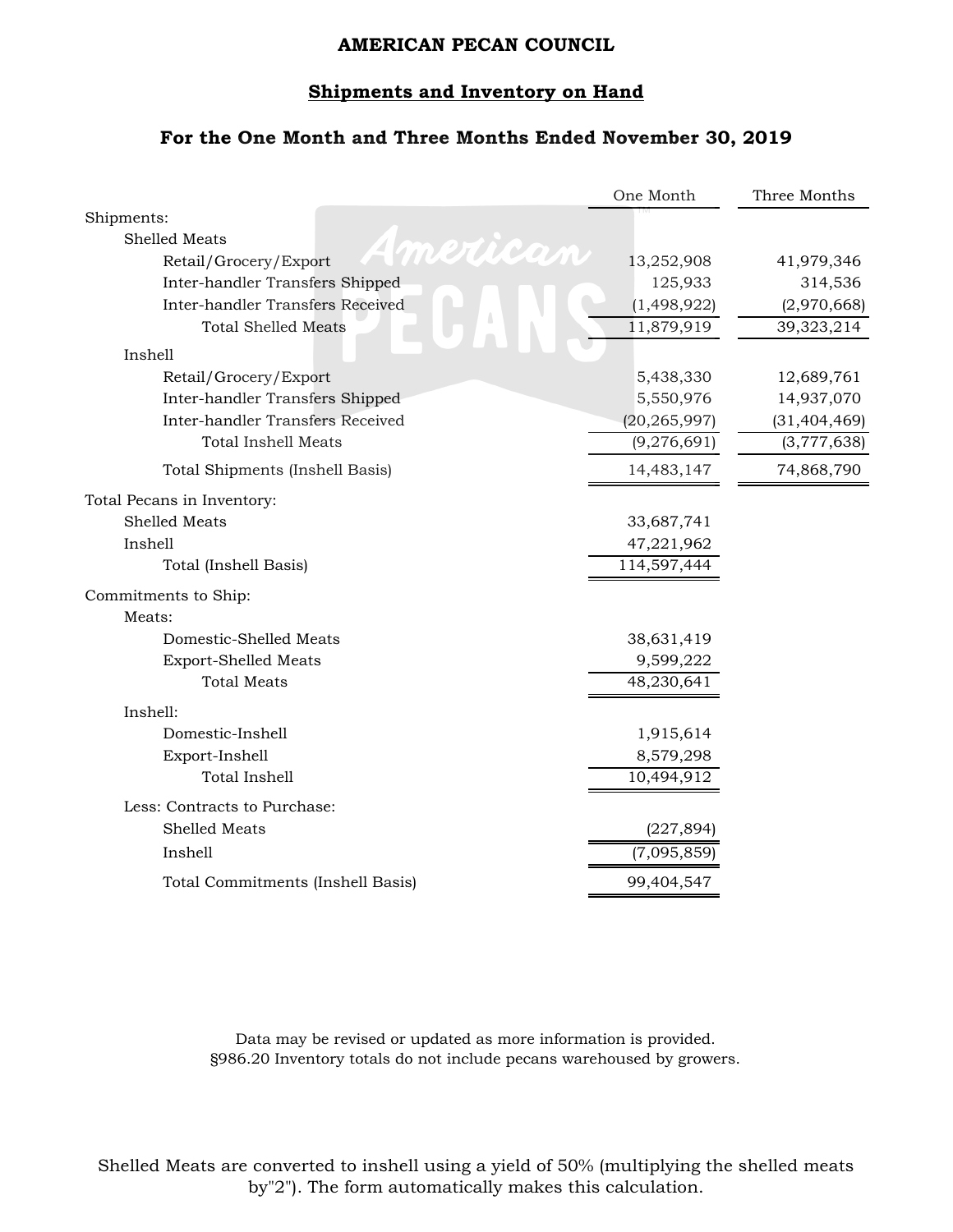#### **Mexico Exports and Foreign Purchases**

# **For the One Month and Three Months Ended November 30, 2019**

#### **INSHELL PECANS EXPORTED TO MEXICO FOR SHELLING AND RETURNED TO U.S. AS SHELLED MEATS**

| American                                                     | One Month | Three Months |
|--------------------------------------------------------------|-----------|--------------|
| Inshell Exported for Shelling:                               |           |              |
| Mexico                                                       | 215,200   | 4,311,434    |
| Total Inshell Exported for Shelling                          | 215,200   | 4,311,434    |
|                                                              |           |              |
| Shelled Meats - Produced in U.S. Inshell Returned to U.S.:   |           |              |
| Mexico                                                       | 124,857   | 1,879,400    |
| Total Shelled Meats - Produced in U.S. Inshell Returned to U | 124,857   | 1,879,400    |
| PECANS PURCHASED OUTSIDE THE U.S. BY U.S. HANDLERS           |           |              |
|                                                              | One Month | Three Months |
| Shelled Meats:                                               |           |              |
| Country of Origin:                                           |           |              |
| Mexico                                                       | 1,757,271 | 2,773,286    |
| <b>Total Shelled Meats</b>                                   | 1,757,271 | 2,773,286    |
|                                                              |           |              |
| Inshell:                                                     |           |              |
| Country of Origin:                                           |           |              |
| Argentina                                                    |           | 47,641       |
| Mexico                                                       | 6,014,542 | 8,514,386    |
| Total Inshell                                                | 6,014,542 | 8,562,027    |
|                                                              |           |              |
| Total (Inshell Basis)                                        |           |              |
| Argentina                                                    |           | 47,641       |
| Mexico                                                       | 9,529,084 | 14,060,958   |
| Total (Inshell Basis)                                        | 9,529,084 | 14,108,599   |

Shelled Meats are converted to inshell using a yield of 50% (multiplying the shelled meats by"2"). The form automatically makes this calculation.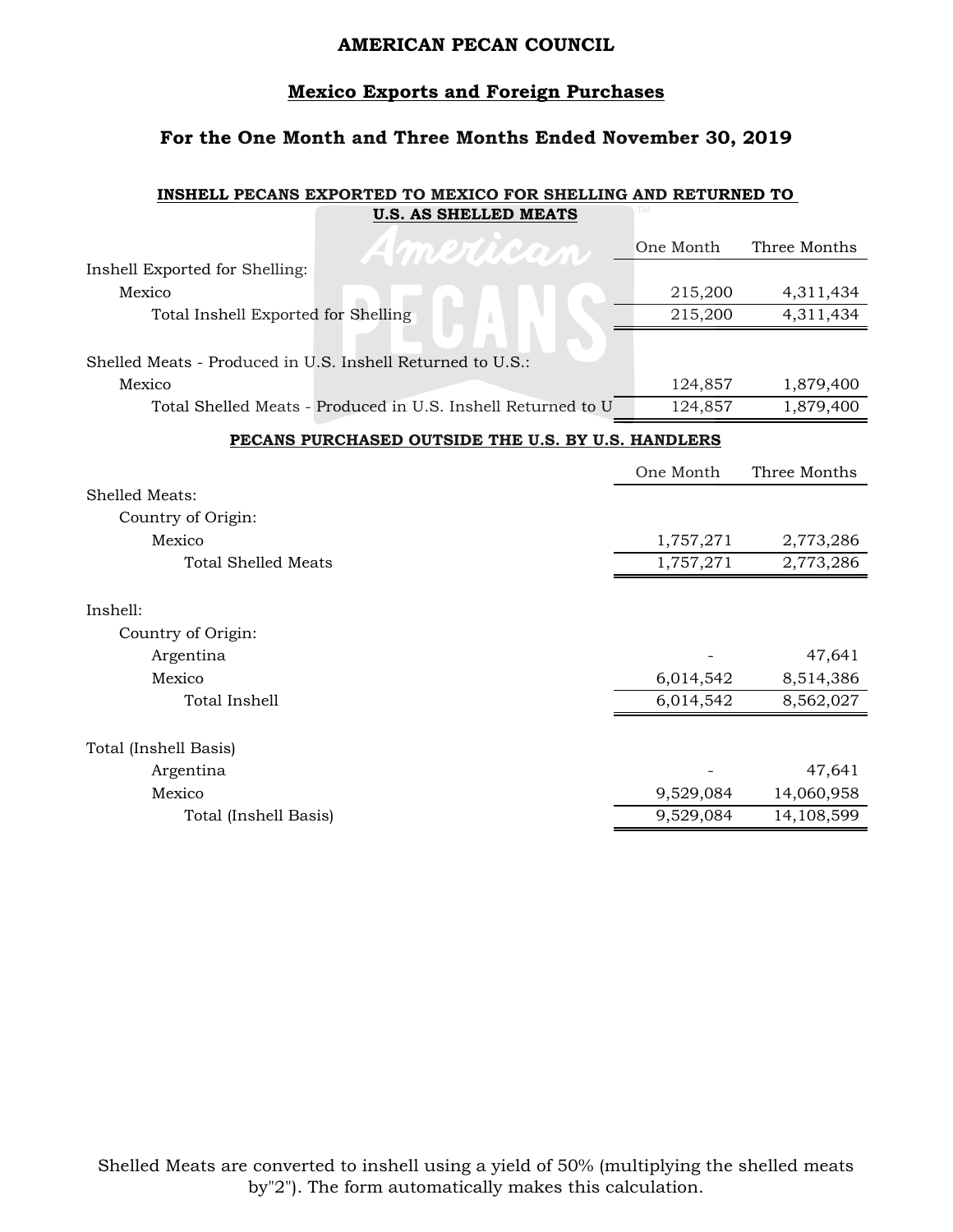**Destination Report**

## **For the One Month and Three Months Ended November 30, 2019**

|              |              |           |              |           |                                                    | 2019 - 2020 - Current |              |           |                       |  |
|--------------|--------------|-----------|--------------|-----------|----------------------------------------------------|-----------------------|--------------|-----------|-----------------------|--|
| World Region |              |           |              |           | One Month and Three Months Ended November 30, 2019 |                       |              |           |                       |  |
| Destination  |              |           | Shelled      |           | Inshell                                            |                       | Sub-Standard |           | Total (Inshell Basis) |  |
|              |              | One Month | Three Months | One Month | Three Months                                       | One Month             | Three Months | One Month | Three Months          |  |
| Africa       |              |           |              |           |                                                    |                       |              |           |                       |  |
| Algeria      |              | $-0-$     | $-0-$        | $-0-$     | $-0-$                                              | $-0-$                 | $-0-$        | $-0-$     | $-0-$                 |  |
| Egypt        |              | $-0-$     | $-0-$        | $-0-$     | $-0-$                                              | $-0-$                 | $-0-$        | $-0-$     | $-0-$                 |  |
|              | Total Africa | $-0-$     | $-0-$        | $-0-$     | $-0-$                                              | $-0-$                 | $-0-$        | $-0-$     | $-0-$                 |  |
|              |              |           |              |           |                                                    |                       |              |           |                       |  |
| Asia         |              |           |              |           |                                                    |                       |              |           |                       |  |
| China        |              | 41,152    | 99,052       | 1,348,597 | 3,617,838                                          | $-0-$                 | $-0-$        | 1,430,901 | 3,815,942             |  |
| Hong Kong    |              | $-0-$     | 1,698        | 1,032,865 | 1,884,274                                          | $-0-$                 | $-0-$        | 1,032,865 | 1,887,670             |  |
| India        |              | $-0-$     | 15,000       | $-0-$     | $-0-$                                              | $-0-$                 | $-0-$        | $-0-$     | 30,000                |  |
| Japan        |              | $-0-$     | 54,750       | $-0-$     | $-0-$                                              | $-0-$                 | $-0-$        | $-0-$     | 109,500               |  |
| Kuwait       |              | $-0-$     | $-0-$        | $-0-$     | $-0-$                                              | $-0-$                 | $-0-$        | $-0-$     | $-0-$                 |  |
| Malaysia     |              | $-0-$     | $-0-$        | $-0-$     | $-0-$                                              | $-0-$                 | $-0-$        | $-0-$     | $-0-$                 |  |
| Philippines  |              | $-0-$     | 3,360        | $-0-$     | $-0-$                                              | $-0-$                 | $-0-$        | $-0-$     | 6,720                 |  |
| Qatar        |              | $-0-$     | $-0-$        | $-0-$     | $-0-$                                              | $-0-$                 | $-0-$        | $-0-$     | $-0-$                 |  |
| Singapore    |              | $-0-$     | $-0-$        | $-0-$     | $-0-$                                              | $-0-$                 | $-0-$        | $-0-$     | $-0-$                 |  |
| South Korea  |              | 114,000   | 335,100      | $-0-$     | $-0-$                                              | $-0-$                 | $-0-$        | 228,000   | 670,200               |  |
| Thailand     |              | $-0-$     | 17,550       | $-0-$     | 55,100                                             | $-0-$                 | $-0-$        | $-0-$     | 90,200                |  |
| Taiwan       |              | 1,440     | 37,410       | 220,400   | 220,400                                            | $-0-$                 | $-0-$        | 223,280   | 295,220               |  |
| Vietnam      |              | $-0-$     | 81,000       | $-0-$     | $-0-$                                              | $-0-$                 | $-0-$        | $-0-$     | 162,000               |  |
|              | Total Asia   | 156,592   | 644,920      | 2,601,862 | 5,777,612                                          | $-0-$                 | $-0-$        | 2,915,046 | 7,067,452             |  |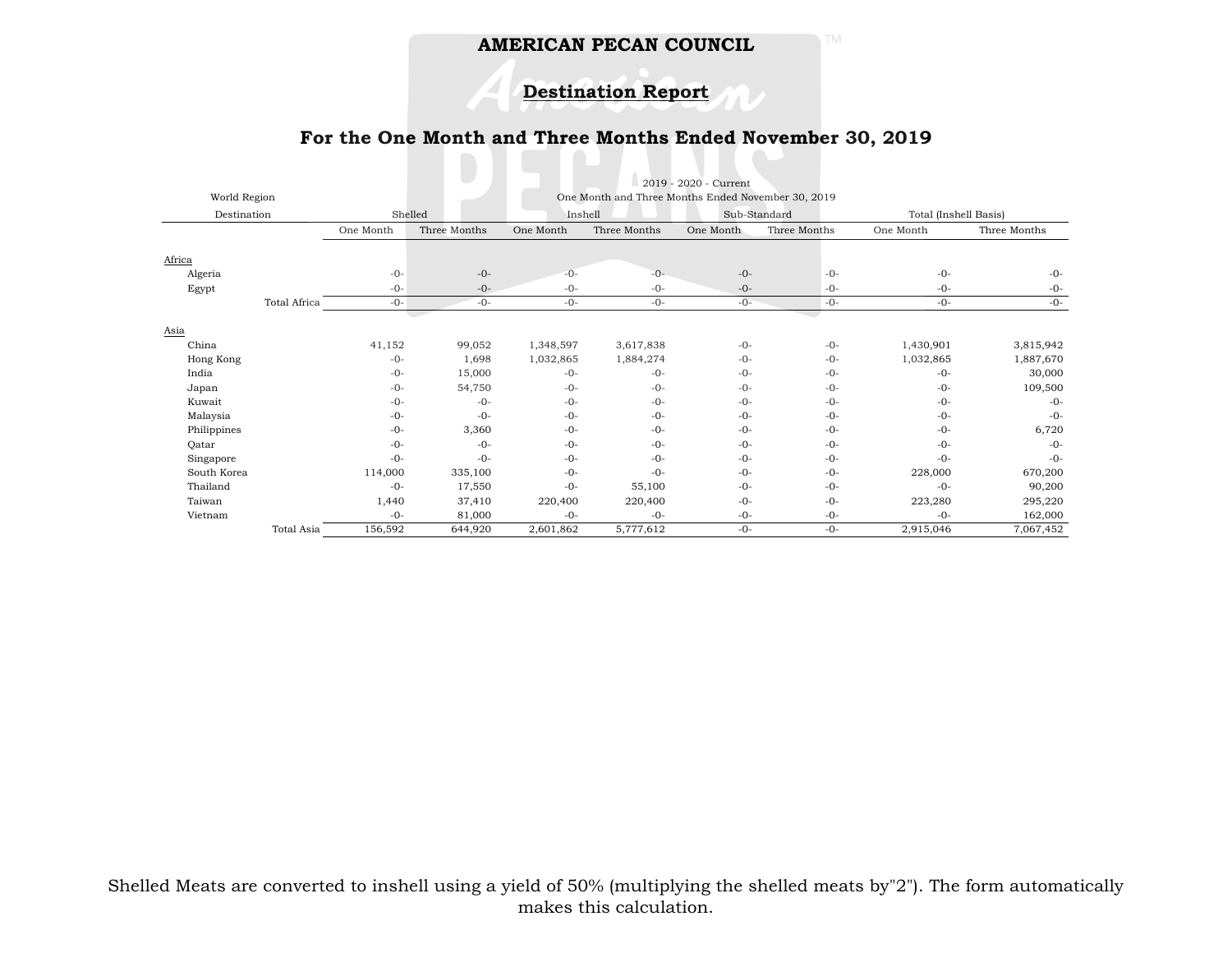# **Destination Report**

## **For the One Month and Three Months Ended November 30, 2019**

|                     | 2019 - 2020 - Current                              |           |         |         |              |         |                       |           |
|---------------------|----------------------------------------------------|-----------|---------|---------|--------------|---------|-----------------------|-----------|
| World Region        | One Month and Three Months Ended November 30, 2019 |           |         |         |              |         |                       |           |
| Destination         | Shelled                                            |           | Inshell |         | Sub-Standard |         | Total (Inshell Basis) |           |
| Australia/Oceania   |                                                    |           |         |         |              |         |                       |           |
| Australia           | $-0-$                                              | $-0-$     | $-0-$   | $-0-$   | $-0-$        | $-0-$   | $-0-$                 | $-0-$     |
| Total Australia     | $-0-$                                              | $-0-$     | $-0-$   | $-0-$   | $-0-$        | $-0-$   | $-0-$                 | $-0-$     |
|                     |                                                    |           |         |         |              |         |                       |           |
| Europe              |                                                    |           |         |         |              |         |                       |           |
| Austria             | $-0-$                                              | $-0-$     | $-0-$   | $-0-$   | $-0-$        | $-0-$   | $-0-$                 | $-0-$     |
| Belgium             | $-0-$                                              | 71,100    | $-0-$   | $-0-$   | $-0-$        | $-0-$   | $-0-$                 | 142,200   |
| Czech Republic      | $-0-$                                              | 5,400     | $-0-$   | $-0-$   | $-0-$        | $-0-$   | $-0-$                 | 10,800    |
| Denmark             | 79,200                                             | 275,280   | $-0-$   | $-()$ - | $-0-$        | $-0-$   | 158,400               | 550,560   |
| France              | 150,900                                            | 468,090   | $-0-$   | $-0-$   | $-0-$        | $-0-$   | 301,800               | 936,180   |
| Germany             | 337,950                                            | 813,810   | $-0-$   | $-0-$   | $-0-$        | $-0-$   | 675,900               | 1,627,620 |
| Greece              | $-0-$                                              | $-0-$     | $-0-$   | $-0-$   | $-0-$        | $-0-$   | $-0-$                 | $-0-$     |
| Italy               | $-0-$                                              | $-0-$     | $-0-$   | $-()$ - | $-0-$        | $-()$ - | $-0-$                 | $-0-$     |
| Lithuania           | 3,600                                              | 44,100    | $-0-$   | $-0-$   | $-0-$        | $-()$ - | 7,200                 | 88,200    |
| Netherlands         | 30,990                                             | 563,610   | $-0-$   | $-0-$   | $-0-$        | $-0-$   | 61,980                | 1,127,220 |
| Norway              | $-0-$                                              | $-0-$     | $-0-$   | $-0-$   | $-0-$        | $-0-$   | $-0-$                 | $-0-$     |
| Poland              | $-0-$                                              | $-0-$     | $-0-$   | $-0-$   | $-0-$        | $-0-$   | $-0-$                 | $-0-$     |
| Portugal            | $-0-$                                              | $-0-$     | $-0-$   | $-0-$   | $-0-$        | $-0-$   | $-0-$                 | $-0-$     |
| Russia              | $-0-$                                              | $-0-$     | $-0-$   | $-0-$   | $-0-$        | $-0-$   | $-0-$                 | $-0-$     |
| Slovenia            | $-0-$                                              | $-0-$     | $-0-$   | $-0-$   | $-0-$        | $-0-$   | $-0-$                 | $-0-$     |
| Spain               | 56,010                                             | 117,480   | $-0-$   | $-0-$   | $-0-$        | $-0-$   | 112,020               | 234,960   |
| Sweden              | 12,060                                             | 70,650    | $-0-$   | $-0-$   | $-0-$        | $-0-$   | 24,120                | 141,300   |
| Switzerland         | $-0-$                                              | 176,760   | $-0-$   | $-0-$   | $-0-$        | $-0-$   | $-0-$                 | 353,520   |
| United Kingdom      | 73,470                                             | 487,170   | $-0-$   | $-0-$   | $-0-$        | $-0-$   | 146,940               | 974,340   |
| <b>Total Europe</b> | 744,180                                            | 3,093,450 | $-0-$   | $-0-$   | $-0-$        | $-0-$   | 1,488,360             | 6,186,900 |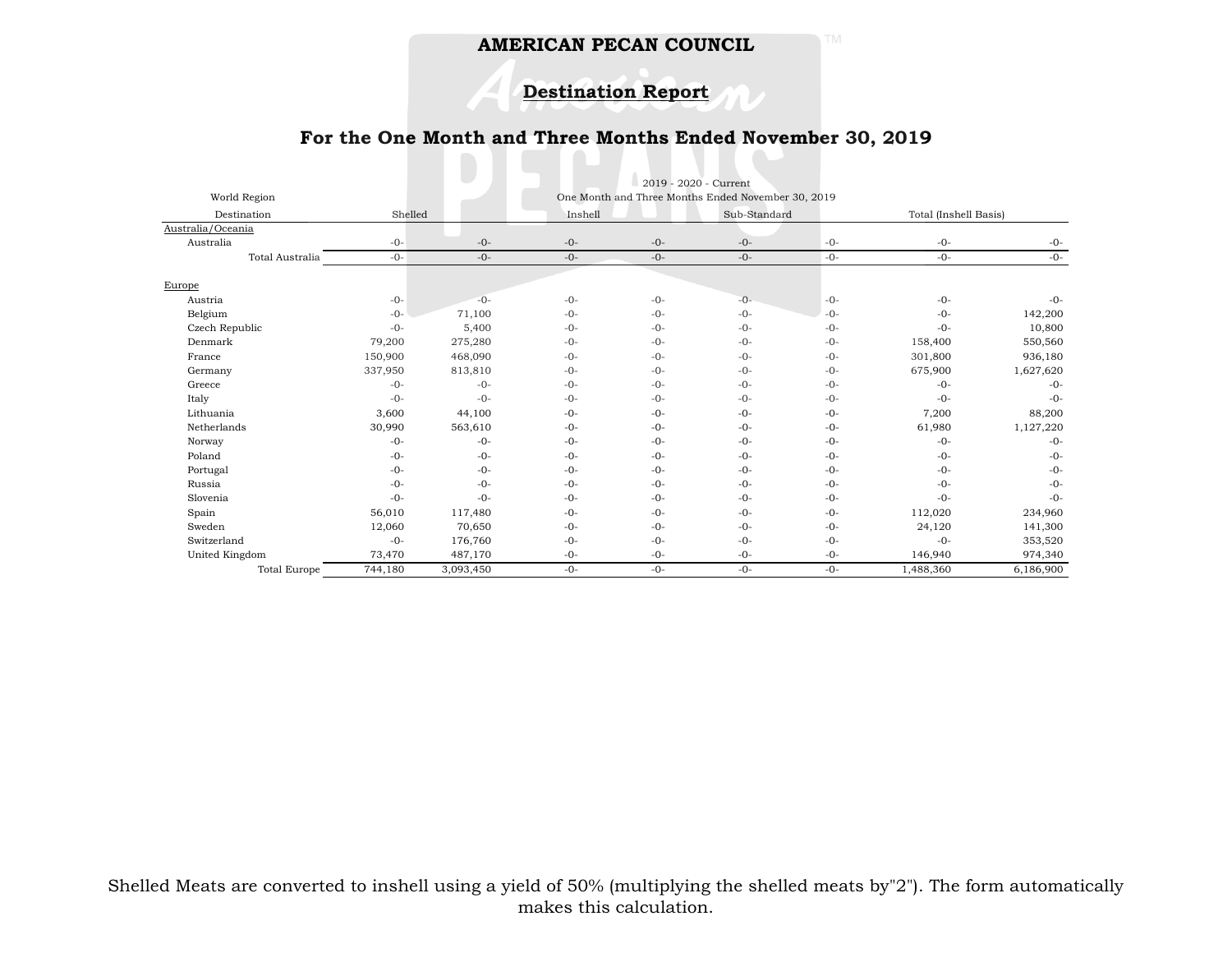# **Destination Report**

## **For the One Month and Three Months Ended November 30, 2019**

 $\blacksquare$ 

| World Region               | 2019 - 2020 - Current<br>One Month and Three Months Ended November 30, 2019 |           |           |           |       |              |           |                       |  |
|----------------------------|-----------------------------------------------------------------------------|-----------|-----------|-----------|-------|--------------|-----------|-----------------------|--|
| Destination                | Shelled                                                                     |           |           | Inshell   |       | Sub-Standard |           | Total (Inshell Basis) |  |
|                            |                                                                             |           |           |           |       |              |           |                       |  |
| Middle East                |                                                                             |           |           |           |       |              |           |                       |  |
| Israel                     | 66,000                                                                      | 176,400   | $-0-$     | $-0-$     | $-0-$ | $-0-$        | 132,000   | 352,800               |  |
| Jordan                     | $-0-$                                                                       | $-0-$     | $-0-$     | $-()$ -   | $-0-$ | $-0-$        | $-0-$     | $-0-$                 |  |
| Lebanon                    | $-0-$                                                                       | 17,940    | $-0-$     | $-0-$     | $-0-$ | $-()$ -      | $-0-$     | 35,880                |  |
| Saudi Arabia               | $-0-$                                                                       | 42,000    | $-0-$     | $-0-$     | $-0-$ | $-0-$        | $-0-$     | 84,000                |  |
| Turkey                     | $-0-$                                                                       | $-0-$     | $-0-$     | $-0-$     | $-0-$ | $-0-$        | $-0-$     | $-0-$                 |  |
| United Arab Emirates       | 7,080                                                                       | 25,320    | $-0-$     | $-0-$     | $-0-$ | $-0-$        | 14,160    | 50,640                |  |
| <b>Total Middle East</b>   | 73,080                                                                      | 261,660   | $-0-$     | $-0-$     | $-0-$ | $-0-$        | 146,160   | 523,320               |  |
| North America              |                                                                             |           |           |           |       |              |           |                       |  |
| Canada                     | 588,380                                                                     | 2,076,035 | $-0-$     | 26,294    | $-0-$ | $-0-$        | 1,176,760 | 4,178,364             |  |
| Mexico                     | 81,657                                                                      | 81,657    | $-0-$     | 110,000   | $-0-$ | $-0-$        | 163,314   | 273,314               |  |
| Puerto Rico                | $-0-$                                                                       | 2,266,155 | $-0-$     | 1,513,694 | $-0-$ | $-0-$        | $-()$ -   | 6,046,004             |  |
| <b>Total North America</b> | 670,037                                                                     | 4,423,847 | $-0-$     | 1,649,988 | $-0-$ | $-0-$        | 1,340,074 | 10,497,682            |  |
| South American             |                                                                             |           |           |           |       |              |           |                       |  |
| Columbia                   | $-0-$                                                                       | $-0-$     | $-0-$     | $-0-$     | $-0-$ | $-0-$        | $-0-$     | $-0-$                 |  |
| Peru                       | $-()$ -                                                                     | $-0-$     | $-0-$     | $-()$ -   | $-0-$ | $-0-$        | $-0-$     | $-0-$                 |  |
| Trinidad                   | $-0-$                                                                       | $-0-$     | $-0-$     | $-0-$     | $-0-$ | $-0-$        | $-0-$     | $-0-$                 |  |
| Total South America        | $-0-$                                                                       | $-0-$     | $-0-$     | $-0-$     | $-0-$ | $-0-$        | $-0-$     | $-0-$                 |  |
| <b>Total Exports</b>       | 1,643,889                                                                   | 8,423,877 | 2,601,862 | 7,427,600 | $-0-$ | $-0-$        | 5,889,640 | 24,275,354            |  |
| <b>Total Domestic</b>      | $-0-$                                                                       | $-0-$     | $-0-$     | $-0-$     | $-0-$ | $-0-$        | $-0-$     | $-0-$                 |  |
| Grand Total Shipments      | 1,643,889                                                                   | 8,423,877 | 2,601,862 | 7,427,600 | $-0-$ | $-0-$        | 5,889,640 | 24,275,354            |  |